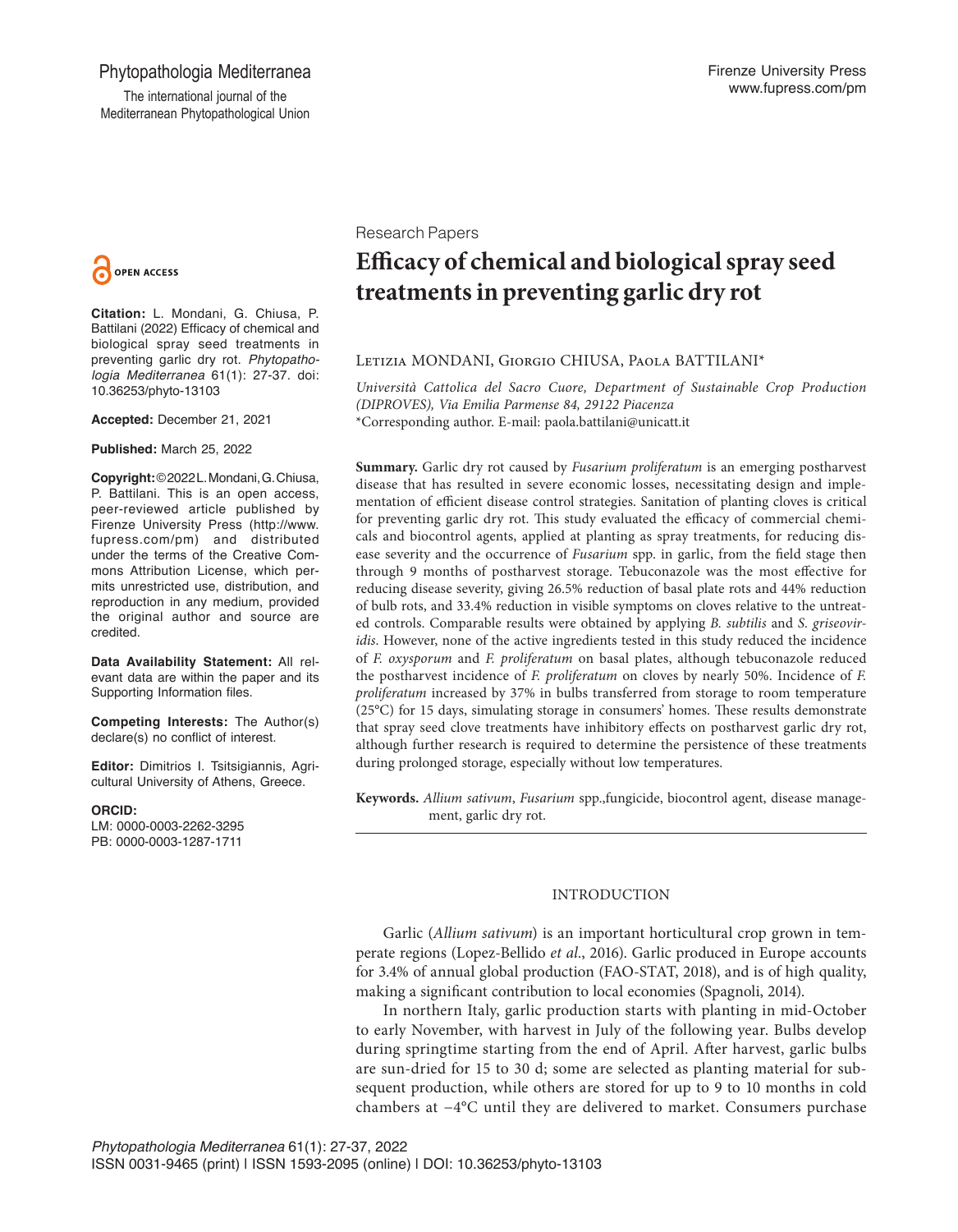and store garlic at room temperature until consumption, which can be for 10 to 20 d or longer.

Postharvest decay of garlic, in which bulbs are partially or completely empty, was first reported by consumers. Upon close observation, centrally depressed polygonal brown spots were observed under clove sheaths during the drying process, with white mycelia visible in severe cases. These symptoms were mostly recorded postharvest and resulted in yield losses of up to 30% (Tonti *et al.*, 2012). In 2002, garlic dry rot was first described as an emerging global disease caused by *Fusarium proliferatum* (Dugan *et al*., 2003), which was later confirmed by several authors in different geographic areas (Stankovic *et al*., 2007; Palmero *et al*., 2010; Sankar and Babu, 2012; Tonti *et al*., 2012; Salvalaggio and Ridao, 2013; Quesada-Ocampo *et al*., 2014; Leyronas *et al*., 2018). In the field, *Fusarium* spp. cause symptoms on garlic roots or remain latent between leaves and cloves (Stankovic *et al.*, 2007; Mondani *et al.,* 2021b). In the only systematic studies to date carried out in Italy, the two main species isolated from asymptomatic and symptomatic cloves at field and postharvest stages were *F. proliferatum* and *F. oxysporum,* with *F. proliferatum* also confirmed as a fumonisin producer (Mondani *et al*., 2021a, 2021b), in agreement with Seefelder *et al*. (2002). These studies confirmed the relevance of infected seed cloves for dry rot outbreak, even if it is primarily a postharvest disease.

A study conducted in North America showed that the incidence of bulbs infected with *F. proliferatum* at harvest ranged from 25% to 50%, and that up to 77% of cloves were symptomatic when peeled after 9 to 16 months of storage, even if they appeared healthy and firm at the time of harvest (Dugan *et al.,* 2019).

As garlic is propagated vegetatively, selection and use of healthy seed cloves is critical for reducing fungus dissemination and dry rot severity. There are no reports of appropriate methods for selecting healthy garlic seed cloves on industrial scale, or on control strategies to prevent/reduce *Fusarium* incidence along the garlic production chain. Some studies have evaluated the efficacy of chemical or biological treatments against *Fusarium* spp. in garlic. The efficacy of the benomyl in wounded bulbs was previously demonstrated (Dugan *et al.*, 2007), but this fungicide has since been withdrawn in Europe. Due to the EU Directive on Sustainable Use of Pesticides (2009/128/EC), the number of approved chemical active ingredients has decreased, and this trend is expected to continue. It is therefore important that alternative ingredients and control methods are considered, especially those with greater sustainability than pesticides (Lamichhane *et al*., 2016; 2020).

Gálvez Patón *et al.* (2017), in Spain, evaluated the commercial fungicides Cabrio*®* Duo (dimetomorph + pyraclostrobin), Luna*®* Experience (fluopyram + tebuconazole, and Flint*®* Max (tebuconazole + trifloxystrobin), with promising *in vitro* results. In these experiments, *F. proliferatum* was grown on potato dextrose agar (PDA) plates containing low amounts of the fungicides. However, the same products applied in the field as foliage sprays during crop development (May and June) failed to prevent postharvest garlic rot,

Thermotherapy at 50°C has been reported to greatly decrease the viability of *F. proliferatum* conidia grown *in vitro*, but the treatment has yet to be tested on garlic seed cloves (Palmero Llamas *et al.*, 2013). Other studies have also reported that *Fusarium* spp. was controlled *in vitro* with biocontrol agents (BCAs) (Ju *et al.*, 2013; Evangelista-Martínez, 2014; Ghanbarzadeh et al., 2014; Samsudin and Magan, 2016), but these agents have not been tested on garlic crops in the field. *Trichoderma* spp. and *Bacillus subtilis* were the most promising BCAs, with laboratory trials (Mondani *et al*., 2021c) demonstrating their efficacy against *Fusarium* spp. isolated from garlic.

Garlic seed clove treatments have not been tested, but this disease management strategy may ensure protection in early stages of plant development and improve yield quality and postharvest product preservability. Attention has been paid to this approach, although detailed knowledge is lacking (Lamichhane *et al.*, 2016; Pedrini *et al.*, 2016; Hitaj *et al.*, 2020). The lack of efficacy of foliar applied fungicides suggests that intervention on propagation material could prevent pathogen activity from early crop growth stages, particularly as *Fusarium*  spp. have been confirmed in seed cloves.

The aim of the present study was to assess the efficacy of chemical and biological active ingredients, applied as spray pre-planting seed clove treatments, for preserving garlic bulbs during crop growth and postharvest storage. Disease incidence and severity, caused by *Fusarium* spp., in garlic bulb basal plates and tissues, were used as measures of the effectiveness of the seed clove treatments.

#### MATERIALS AND METHODS

## *Media*

Water agar (WA) was prepared by dissolving 20 g of agar (2%; Oxoid) in 1 L of double-distilled water. PDA was prepared by mixing 15 g of agar (2%; Oxoid) and 10 g of dextrose with 1 L of potato broth (200 g of potato per litre of water).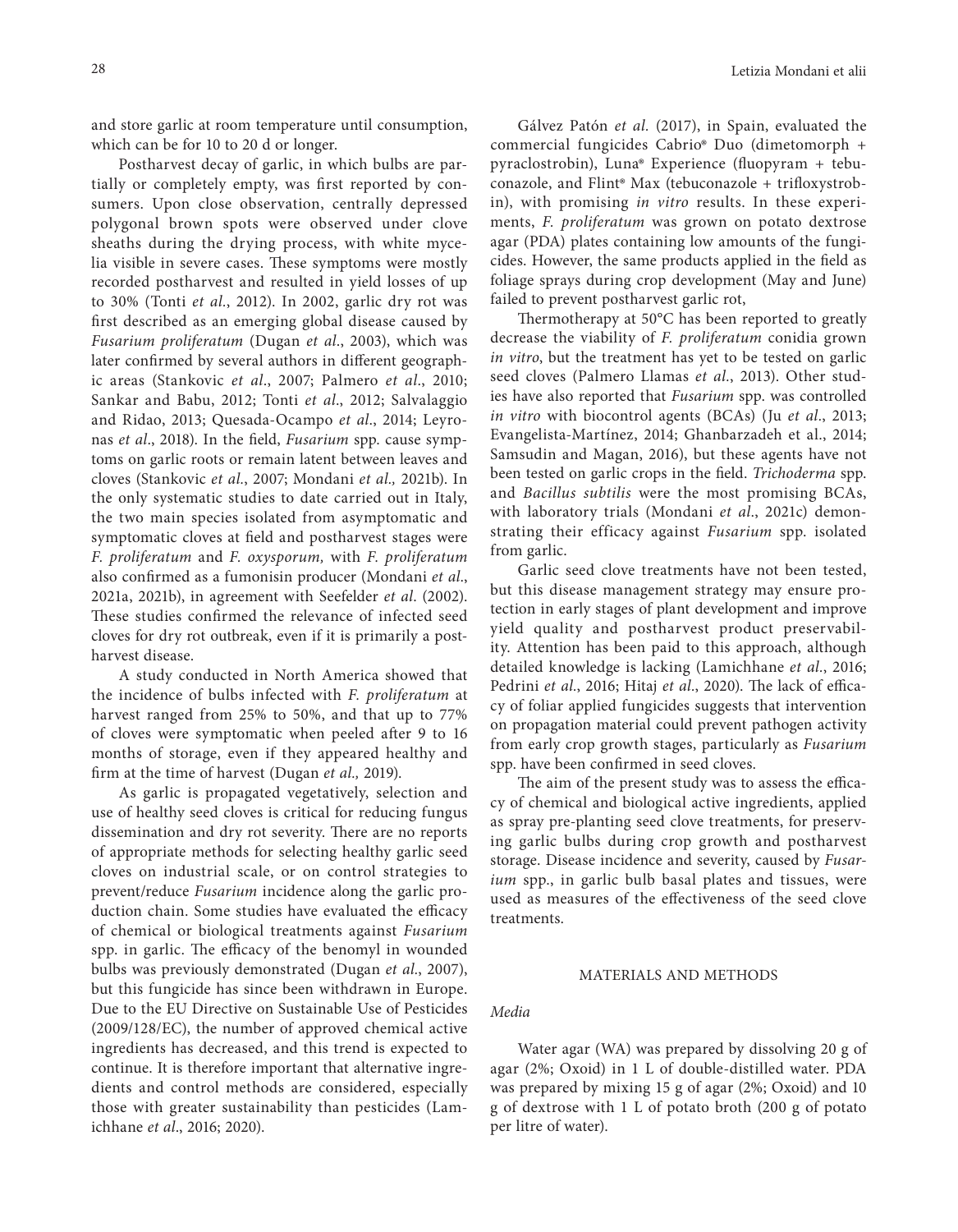| Product           | Active ingredients                                                  | Manufacturer                     | Product label use rates                  |  |  |
|-------------------|---------------------------------------------------------------------|----------------------------------|------------------------------------------|--|--|
| Chemicals         |                                                                     |                                  |                                          |  |  |
| MYSTIC 430SC      | Tebuconazole, 250 g L <sup>-1</sup>                                 | Nufarm Italia, Bologna, Italy    | 580 mL $ha^{-1}$                         |  |  |
| <b>BUMPER P</b>   | Prochloraz, 400 g $L^{-1}/l$ +<br>propiconazole 90 g $L^{-1}/l$     | ADAMA Italia, Grassobio, Italy   | 1100 mL ha $^{-1}$                       |  |  |
| Biocontrol agents |                                                                     |                                  |                                          |  |  |
| Serenade Max      | <i>Bacillus subtilis</i> $(5.13 \times 10^{10} \text{ CFU g}^{-1})$ | Bayer Crop Science, Milan, Italy | 2500 g in 500 L, as seed clove treatment |  |  |

Fertilidea Srl, Pompei, Italy 2 to 4 L ha<sup>-1</sup>

Verdera Oy, Kurjenkellontie, Finland 10 g in 100 L, as seed clove treatment

Isagro, Milan, Italy  $10 g L^{-1}$  as seed clove treatment + 2500

g ha-1 as soil treatment

Table 1. Commercial plant p

#### *Seed treatments, field location, and experimental design*

Mycostop *Streptomyces griseoviridis* K61 (5 × 10<sup>8</sup> CFU g<sup>-1</sup>)

Remedier *Trichoderma harzianum* + *T. gamsii* (3  $\times$  10<sup>7</sup> CFU g<sup>-1</sup>)

> $Mycorrhiza$  (100 spores  $g^{-1}$ ) + *B*. *subtilis*, *Pseudomonas fluorescens*, *Azospirillum lipoferum* (3 × 108 CFU  $(g^{-1})$  + *Trichoderma* ( $1 \times 10^8$  CFU  $g^{-1}$ )

Lifestrong Vam L

The experiment field was located in San Pietro in Cerro, Piacenza (northern Italy; 45.01 N, 9.94 E). The research was conducted over two consecutive garlic growing seasons (2017–2018 and 2018–2019). Six commercial plant protection products were evaluated, including two chemicals and four BCAs. These had been shown to be effective in preliminary *in vitro* experiments (Mondani *et al.*, 2021c). All the products were used at the doses indicated on the product labels (Table 1). At the end of October each growing season, spray seed clove treatments were applied through the planting machinery (four row bulb planter; JJ Broch), by wetting the cloves and spraying the products into planning furrows. The trials were each arranged in a strip plot design with four replicates, with each strip covering an area of 810 m2, with interrow distance of 30 to 40 cm and seed clove density of 27 cloves m-2.

## *Monitoring of seed clove treatment efficacy throughout the garlic production process*

Garlic plants (locally developed variety Ottolini) were sampled over the 2 years of this study, both from the field and postharvest, as shown in Table 2. Three crop growth stages were selected to monitor disease severity and fungal incidence in bulb basal plates and tissues: BBCH 15 (5th leaf visible; mid-April), BBCH 45 (half bulb final diameter; end of May), and BBCH 49 (harvest; end of June) (Lopez‐Bellido *et al.* 2016; Mondani *et al.*, 2021b). Harvested bulbs were sun-dried for 1 month until the beginning of August in an open field (with coverage in case of rain) and were then stored in cold chambers at −4°C for 9 months, according to the locally used management practices. Inspections of symptomatic bulbs postharvest were carried out four times: after 3 months (end October), 6 months (early February of the following year), and 9 months (mid-May of the following year) of cold chamber storage, and then 15 d after the bulbs were transferred from the cold chamber to room temperature ( $\approx$  25°C), simulating the period after delivery to consumers. After 9 months of storage and 15 d at room temperature, symptomatic cloves and bulbs were counted, and fungi were isolated from bulb basal plates and cloves. Basal plates and bulbs were separately analyzed as previously described (Mondani *et al.*, 2021a). Bulb water activity  $(a_w)$  was measured at four critical steps of the production process: at BBCH49, at the end of natural drying, after 9 months of cold storage, and after 15 d at room temperature.

#### Inspections and fungus isolations from bulb basal plates

Four replicates of five plants per seed clove treatment (total of 20 plants) were sampled at three field growth stages (BBCH15, BBCH45, and BBCH49). Based on visual inspections, symptom severity on each bulb was scored using five categories (Mondani *et al*., 2021b): 0%, asymptomatic; 10%, small brown spots near the basal plate (base of radicles); 35%, brown spots on onehalf of the basal plate; 65%, brown spots on the entire perimeter of the basal plate, with or without white mycelia on the inner cloves and violet pigmentation on the radicles; or 90%, brown spots on the basal plate and bulb, necrotic radicles, and visible white mycelia. Basal plate severity index (BPSI) was calculated for each sampling time point by multiplying the number of plants in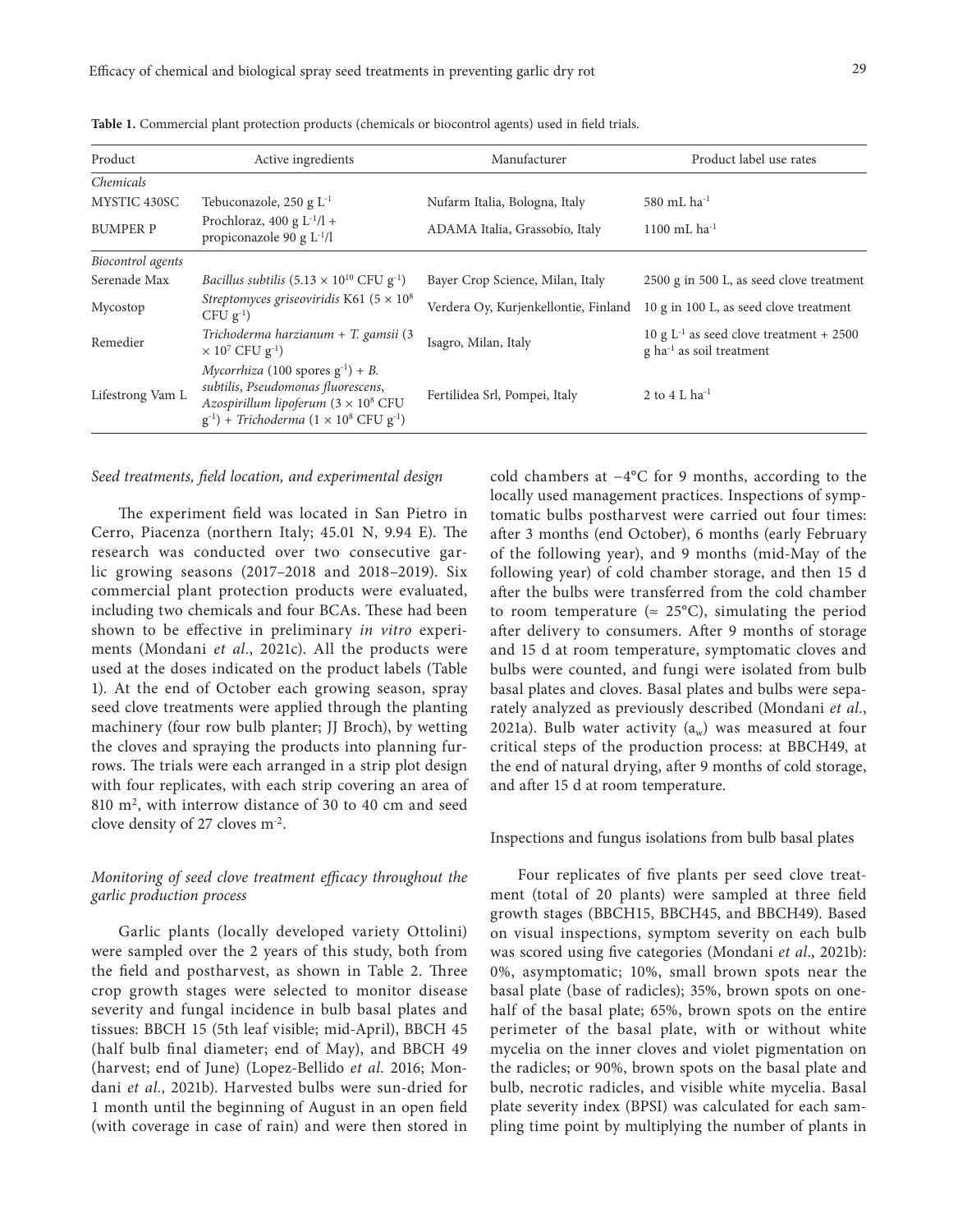**Table 2.** Experimental scheme of garlic plant/bulb sampling time points in the production chain, from growth in the field through postharvest cold storage and deliveryª.

|                                                 | Field     |           |            |            | Cold storage |           |            | Room<br>temperature |
|-------------------------------------------------|-----------|-----------|------------|------------|--------------|-----------|------------|---------------------|
| Data collection time point                      | BBCH15    | BBCH45    | BBCH49     | Drying     | 3 months     | 6 months  | 9 months   | 15d                 |
|                                                 | April     | May       | June       | July       | October      | February  | May        | May                 |
| Basal plates                                    |           |           |            |            |              |           |            |                     |
| Inspection of bulb basal plates (BPSI)          | 20 plants | 20 plants | 20 plants  |            |              |           |            |                     |
| Fungus isolations from bulb basal plates        | 20 plants | 20 plants | 20 plants  |            |              |           | 24 bulbs   | 24 bulbs            |
| <b>Bulbs</b>                                    |           |           |            |            |              |           |            |                     |
| Water activity <sup>b</sup>                     |           |           | five bulbs | five bulbs |              |           | five bulbs | five bulbs          |
| Visual inspection of symptomatic bulbs<br>(BSI) |           |           |            |            | 120 bulbs    | 120 bulbs | 120 bulbs  | 120 bulbs           |
| Count of symptomatic cloves/bulb                |           |           |            |            |              |           | 24 bulbs   | 24 bulbs            |
| Fungus isolations from bulbs                    |           |           |            |            |              |           | 24 bulbs   | 24 bulbs            |

a The number of plants/bulbs reported at each sampling time point is the total number sampled for each seed clove treatment.

bWater activity was measured at key steps in the chain.

Abbreviations: BBCH15, 5th leaf visible (mid-April); BBCH45, half of bulb final diameter (31 May); BBCH 49 (ripening; 30 June); BPSI, basal plate severity index; BSI, bulb severity index.

each disease severity category with the corresponding disease severity value and dividing by the number of plants collected per sampling time point (20).

Direct fungus isolation was performed by sampling a portion of basal plates from each bulb (whether it was symptomatic or asymptomatic), during field growth stages and postharvest. The samples were washed with tap water for 20 min, surface-disinfected with 1% NaO-Cl for 1 min, and plated on WA as previously described (Mondani *et al.*,2021b). Resulting colonies were transferred to PDA and identified at the genus level (Schwartz and Mohan, 2016), and *Fusarium* colonies were identified at the species level based on morphological features (Leslie and Summerell, 2006). One isolate per morphological group was confirmed by molecular identification (Mondani *et al.,* 2021b) using established protocols (Nicolaisen *et al.*, 2009; Mbofung and Pryor, 2010).

#### Inspection and fungus isolation from bulbs

To simulate product selection by garlic producers, bulbs were inspected at four time points during storage (Table 2). Bulb disease severity was determined by touching the cloves and estimating the number that were emptied (0–100% emptiness per bulb), without removing the or disrupting the bulb sheath. As the mean number of cloves per bulb was 10, each empty clove represented a 10% increment in severity. Bulb severity index (BSI) was calculated with the following formula:

BSI =  $([10 \times n_1] + [20 \times n_2] + [...] + [100 \times n_{10}]) /$  no. of plants sampled,

where numbers from 10 to 100 represent the percentages of cloves emptied by the fungus, and  $n_1$  to  $n_{10}$  are the number of bulbs in each severity category.

At the 9-month and 15-d time points, six bulbs were randomly selected from the four trial replicates based on selling quality category (bulb diam.  $= 35-46$  mm, or  $>46$ mm), for a total of 24 bulbs per seed bulb treatment. To verify disease severity, all sampled bulbs were peeled and the percentage of symptomatic cloves in each bulb was calculated with the following formula:

% symptomatic cloves  $=$  (no. of cloves with brown spots / total no. of cloves in bulb)  $\times$  100.

Direct fungus isolation was carried out from cloves at 9 months and 15 d. Asymptomatic and symptomatic cloves (20 each) were randomly selected for each quality category and seed clove treatment (20 cloves  $\times$  seven seed clove treatments  $\times$  two categories  $\times$  two sampling time points  $\times$  2 years = total of 1120 asymptomatic and 1120 symptomatic cloves). Clove portions were washed with tap water for 20 min and plated, and resulting fungus colonies were identified as reported above.

## Determination of bulb water activities  $(a_w)$

At BBCH 49, after 1 month of natural drying, at 9 months of cold storage, and after 15 d of room tem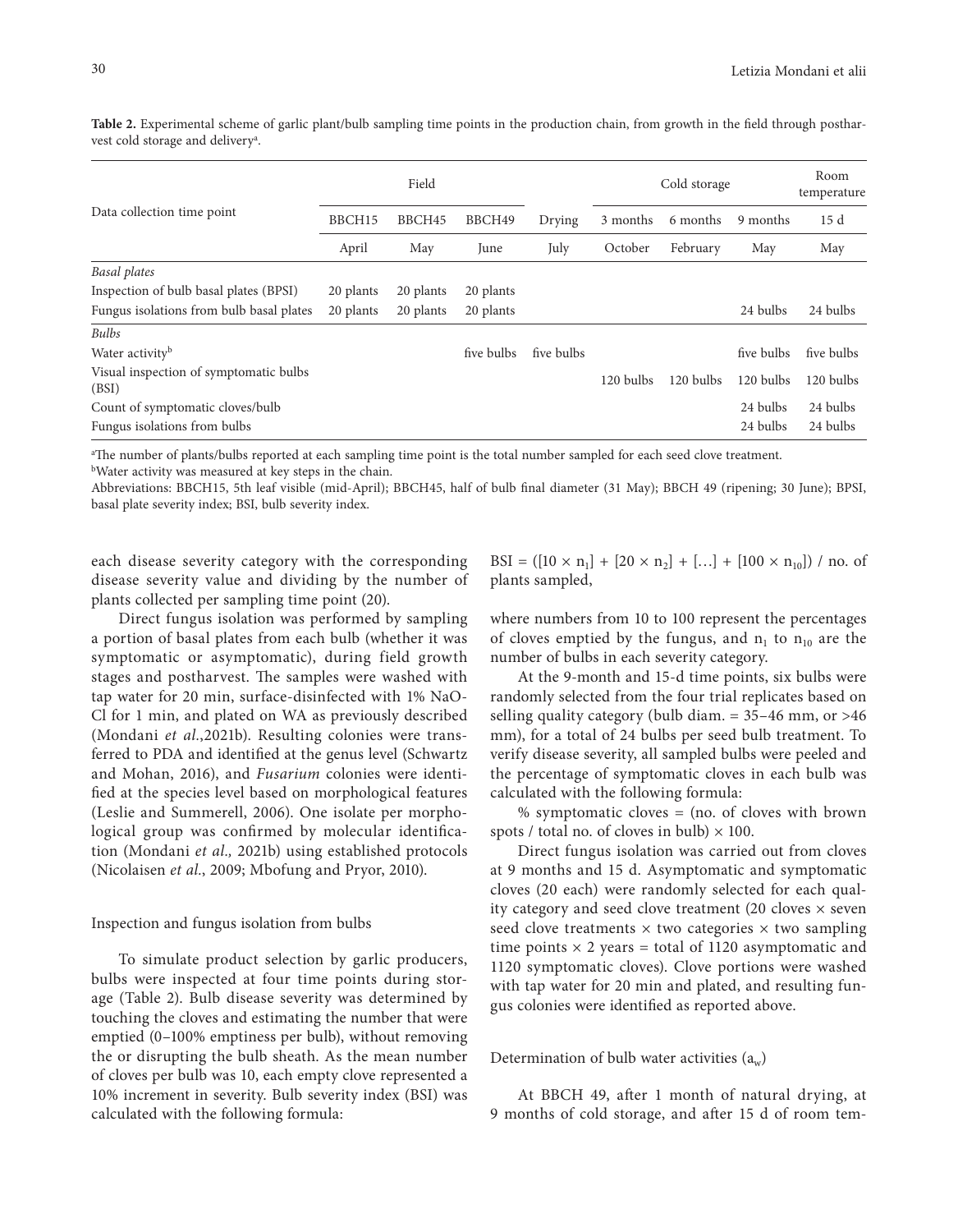perature storage,  $a_w$  was measured using an Aqualab Pre instrument (Meter Group). Five bulbs were sampled from each seed clove treatment. Central cloves of each bulb were removed (two replicates) and used for analysis. Each measurement was repeated 3 times.

#### *Statistical analyses*

BPSI, BSI, % symptomatic cloves/bulb, and incidence of fungus species (*Fusarium* spp.) were arcsinetransformed to homogenize means (Clewer and Scarisbrick, 2001). Transformed data and  $a_w$  values were subjected to analyses of variance. Tukey's test was used to compare means (*P* < 0.01). Statistical analyses were carried out using PASW Statistics v25 (SPSS Inc.).

#### RESULTS

#### *Basal plate inspections and fungus isolations*

Basal plates were divided into severity categories, and BPSI was calculated at three growth stages (BBCH15, BBCH45, and BBCH49) during crop development, and at two postharvest time points (9 months and 15 d). During the postharvest period, all bulb basal plates were of severity category 3 (brown spots visible on the entire basal plate perimeter, with growing mycelia occasionally visible). This category corresponded to a severity value of 65%, and these data were excluded from the statistical analyses.

Statistically significant differences were detected between treatments  $(P < 0.01)$  based on the ANOVA. Untreated control plants had the greatest mean disease severity (43.7%), along with those treated with the commercial BCA product including *Trichoderma* and *B. subtilis* as active ingredients. Greatest disease reductions resulted from the chemicals tebuconazole (mean severity = 32.1%) and prochloraz + propiconazole  $(35.0\%)$ . Chemicals (mean BPSI = 33.6%) gave greater bulb rot reductions than the BCAs (mean BPSI = 37.1%), but *B. subtilis* and *S. griseoviridis* as single active ingredients gave similar results (mean  $BPSI = 35.6\%$ ) to the chemical treatments. Statistically significant differences were observed between the 2 years of the study, with a 12.9% greater mean disease severity in year 2 compared to year 1. Disease severity on bulb basal plates increased during the cropping seasons, from 4.1% at BBCH15 to 55.9% at BBCH49), and to 65% postharvest (Table 3).

The main fungus genus isolated from basal plates was *Fusarium*. Other genera were sporadically isolated, including *Rhizopus* (mean of 3.2% for all treatments and years) analyzed), *Trichoderma* (1.0%), *Alternaria* (0.82%), and *Penicillium* (0.42%). Data for these other genera were excluded from the statistical analyses.

Two species of *Fusarium* were identified, namely, *F. oxysporum* and *F. proliferatum*. Active ingredients applied as seed clove treatments were not effective in controlling these two fungi on bulb basal plates (Table 3). Both *F. oxysporum* and *F. proliferatum* were detected at incidences comparable to those in the untreated control samples. Mean incidence of *F. oxysporum* was greater in year 1 (28.5%) than in year 2 (21.3%) (*P* < 0.01) (Table 3). The rates of isolation of the two species also varied according to the time point of sampling. Greatest incidence of *F. oxysporum* was at BBCH15 (mean = 38.2%) and BBCH49 (29.6%) (*P* < 0.01). *Fusarium proliferatum* showed a similar trend, with least incidence at BBCH45 (mean = 50.7%) and greatest at the time of harvest (BBCH49, 63.2%) ( $P < 0.01$ ) (Table 3). After the cold storage period, when bulbs were stored at  $\approx 25^{\circ}$ C for 15 ds, the two species showed opposite trends: *F. oxysporum* mean incidence on bulb basal plates decreased by 7.5% from 26.5% at 9 months, and to 19.0% at 15 d, whereas that of *F. proliferatum* increased by 12.5% from 52.1% to 64.6% (*P* < 0.01) (Table 3).

#### *Bulb inspections and fungus isolations*

Bulbs were first inspected by touch to estimate the percentage of cloves emptied by fungus pathogens, which is the method commonly used by garlic producers. Among the treatments, tebuconazole and bacterium BCAs gave the least bulb disease severity (mean BSI = 10.6%), followed by prochloraz + propiconazole (13.5%) and the fungus BCA (mean  $= 14.7$ %). All the treatments resulted in significant differences in disease severity (*P* < 0.01) relative to the untreated controls (16.6%) (Table 4).

After 9 months of cold storage, bulbs were peeled and the number of symptomatic cloves per bulb was counted. Tebuconazole was the most effective treatment for reducing disease symptoms (mean = 30.5% symptomatic cloves/bulb), and this treatment differed (*P* < 0.01) the untreated control (45.8% symptomatic cloves/ bulb). All the other treatments showed comparable performance, with *B. subtilis* (35.4%) and *Trichoderma + B. subtilis* (36.8%) giving less disease than the untreated control. Differences in BSI were observed between the years of study (6.0% in year 1 and 20.1% in year 2; *P* < 0.01) (Table 4). BSI increased during bulb storage, but the number of symptomatic cloves in the bulbs was the same at 9 months and after 15 d at room temperature. However, bulbs with large diameters (>46 mm) had greater mean proportion (41.2%) of symptomatic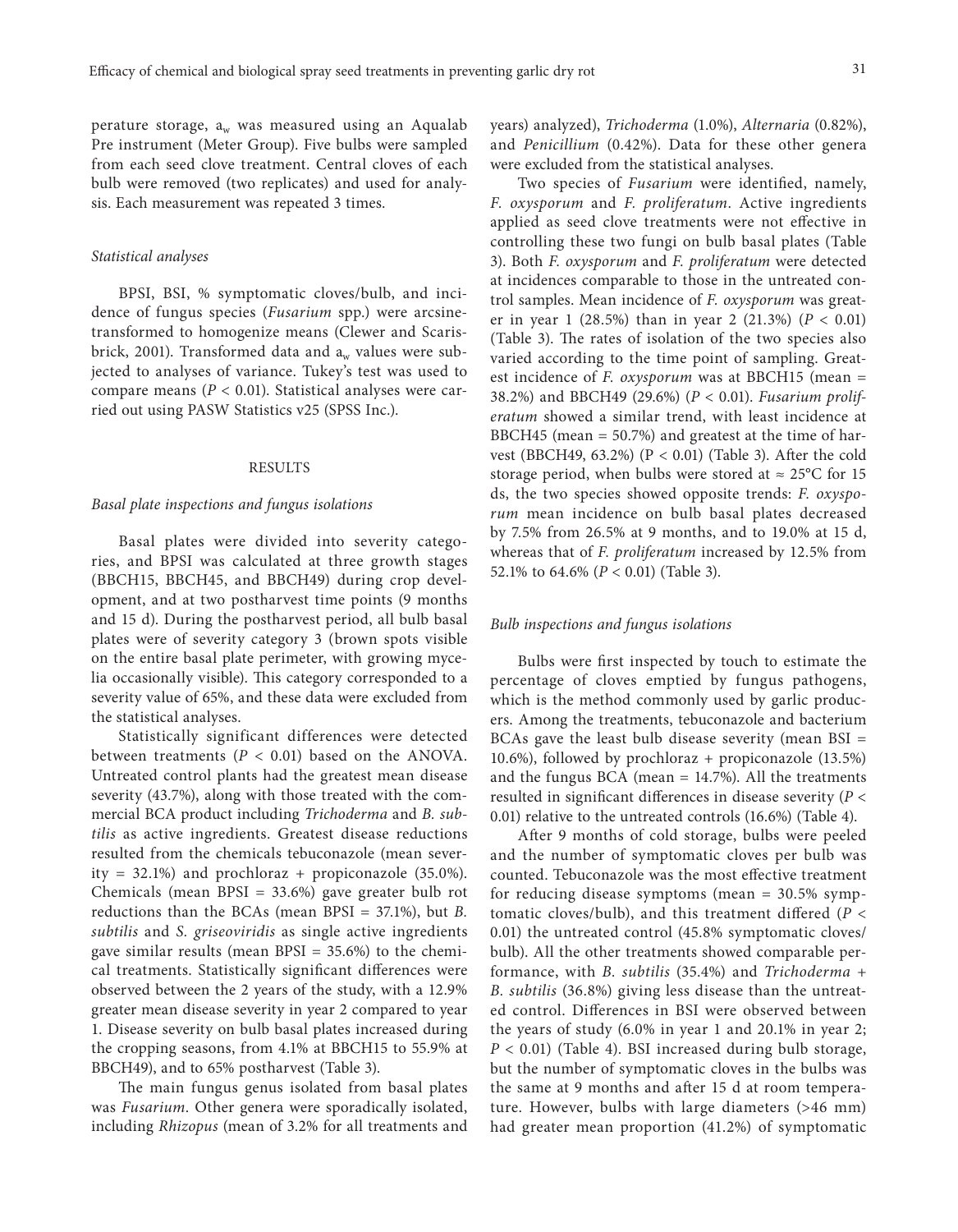**Table 3.** Mean garlic bulb basal plate severity indices (BPSI), and mean incidence of fungi isolated from basal plates, for different field trial treatments, two growing seasons (Year 1, 2017–2018, and Year 2, 2018–2019), and field crop and postharvest sampling time pointsª.

|                                         |                   | Incidence (%)     |                        |  |  |
|-----------------------------------------|-------------------|-------------------|------------------------|--|--|
| Parameter                               | BPSI $(\%)$       | F.                | F.                     |  |  |
|                                         |                   |                   | oxysporum proliferatum |  |  |
| A Treatment <sup>b</sup>                | $**$              | n.s.              | n.s.                   |  |  |
| Control                                 | 43.7 $d^c$        | 22.6              | 55.8                   |  |  |
| Trichoderma + Bacillus subtilis 39.8 cd |                   | 24.9              | 55.8                   |  |  |
| $T.$ harzianum + $T.$ gamsii            | 37.9 bc           | 25.9              | 55.1                   |  |  |
| S. griseoviridis                        | 34.9 abc          | 25.9              | 57.0                   |  |  |
| B. subtilis                             | 35.8 abc          | 24.0              | 59.0                   |  |  |
| Prochloraz + propiconazole              | 35.0 ab           | 23.4              | 60.6                   |  |  |
| Tebuconazole                            | 32.1 a            | 27.5              | 55.0                   |  |  |
| <b>B</b> Year                           | $**$              | $**$              | n.s.                   |  |  |
| Year 1                                  | 34.5 a            | 28.5 <sub>b</sub> | 56.2                   |  |  |
| Year <sub>2</sub>                       | 39.6 <sub>b</sub> | 21.3a             | 57.6                   |  |  |
| C Sampling time point                   | $**$              | $**$              | $**$                   |  |  |
| BBCH15                                  | 4.1 a             | 38.2 d            | 53.9 abc               |  |  |
| BBCH45                                  | 51.0 <sub>b</sub> | 11.1a             | 50.7 a                 |  |  |
| BBCH49                                  | 55.9c             | $29.6$ cd         | 63.2 bc                |  |  |
| 9 months                                | \$                | $26.5$ bc         | 52.1 ab                |  |  |
| 15 days                                 | $\mathcal{S}$     | $19.0$ ab         | 64.6 c                 |  |  |
| <b>Interactions</b>                     |                   |                   |                        |  |  |
| $A \times B$                            | n.s.              | n.s.              | n.s.                   |  |  |
| $A \times C$                            | n.s.              | n.s.              | n.s.                   |  |  |
| $B \times C$                            | ∗                 | $**$              | n.s.                   |  |  |
| $A \times B \times C$                   | n.s.              | n.s.              | n.s.                   |  |  |

a Garlic seed cloves were subjected to seven treatments. Experimental factor statistical significance (\*,  $P$  <0.05; \*\*,  $P$  < 0.01; n.s., not significant  $P > 0.05$ ) is indicated.

<sup>b</sup>Treatment (A), year (B), and sampling time point (C) were factors in the analysis of variance of data.

c Means accompanied by the same letters are not different (Tukey's test,  $P < 0.01$ ).

§ Indicates that data were not included in statistical analysis (see text).

cloves than small  $(36-46 \text{ mm})$  bulbs  $(34.0\%; P < 0.01)$ (Table 4).

*Fusarium* was the main genus isolated from cloves (mean incidence = 31.3%), followed by *Penicillium*. (7.2%). Other genera, including *Rhizopus*, *Aspergillus*, and *Alternaria*, were isolated sporadically (mean incidence <2% across treatments and years), and were excluded from statistical analyses. Tebuconazole reduced *F. proliferatum* incidence on bulbs mean = 16.6%) relative to the untreated control  $(31.7%)$   $(P < 0.05)$ , whereas occurrence of *F. oxysporum* was unaffected by the

applied treatments (Table 4). Incidence of *Fusarium* spp. on bulbs was comparable between the 2 years of this study. However, only *F. proliferatum* showed significant differences between sampling time points, with incidence almost doubled after bulbs were removed from the cold chambers and stored at room temperature for 15 d (19.7% after 9 months and 31.3% after the subsequent 15 days; *P* < 0.01). Large bulbs had greater incidence of *F. oxysporum* (7.2%) than smaller bulbs (3.8%; *P* < 0.05) (Table 4). Mean incidence of *Penicillium* spp. was also reduced by tebuconazole (mean  $= 1.9\%$ ) compared to the untreated control (7.9%), and these fungi were isolated at a greater rate in year 2 (7.6%) than in year 1 (0.6%;  $P < 0.05$ ).

## *Water potential of garlic cloves*

No statistically significant differences (*P* > 0.05) in  $a_w$  values were detected during the four time points after harvest during storage, nor were there differences in these measurements between the applied treatments. However, differences were observed between the 2 years of this study, with greater overall  $a_w$  in year 1 (mean = 0.927) than in year 2 (0.947). Similarly, there were differences in this parameter between the sampling times, with the greatest mean  $a_w$  at harvest (0.976), which decreased after the natural drying process (to 0.874), before increasing during cold storage (to 0.940 at 9 months), and then in storage for 15 d at room temperature (to 0.959) (Table 5).

## DISCUSSION

Garlic is propagated vegetatively, and the selection of healthy planting material is critical to ensure high quantity, quality, and consumer safety in bulb production. *Fusarium proliferatum*, the main causative agent of dry rot (Palmero *et al.,* 2012; Tonti *et al*., 2012; Mondani *et al*., 2021a; Mondani *et al.,* 2021b), is detected in significant proportions of apparently healthy garlic cloves (Dugan *et al.,* 2019), so selection of pathogen-free seed cloves on an industrial scale is difficult and usually not achievable.

In the present study, spray seed clove treatments with fungicides were assessed as a measure for reducing bulb dry rot severity and latent infections in symptomless bulbs. Efficacy of chemicals and BCAs was assessed for control of *F. proliferatum* and garlic dry rot, from early crop stages and through prolonged storage periods.

The tested active ingredients were selected according to published *in vitro* efficacy data and preliminary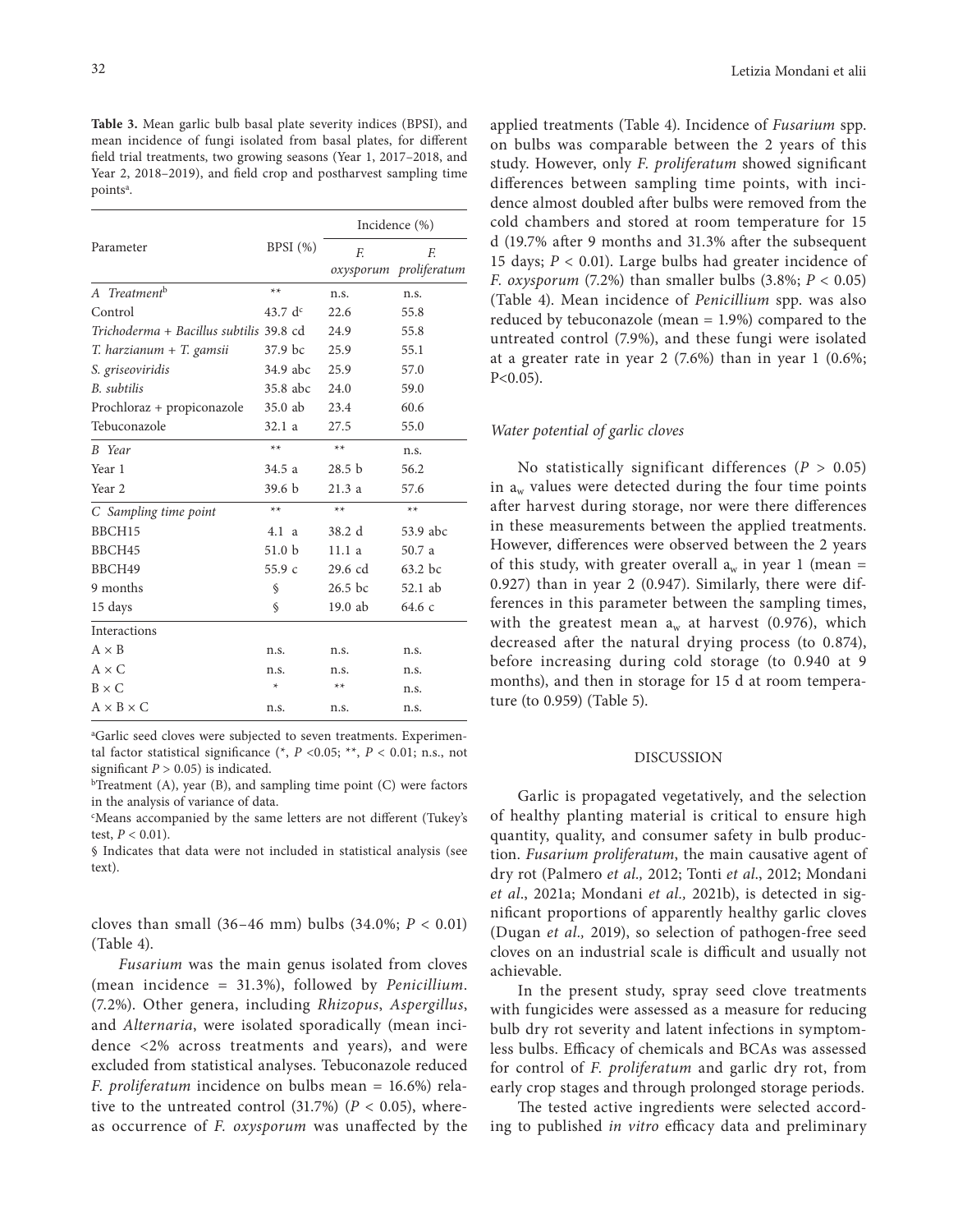**Table 4.** Mean garlic disease severity indices (BSI), percentages of symptomatic cloves/bulbs and mean incidence of fungi isolated garlic cloves, for different field trial treatments, two growing seasons (Year 1, 2017–2018, and Year 2, 2018–2019), and field crop and postharvest sampling time pointsª. †.

|                                |                   | % Symptomatic cloves/ | Incidence, %     |                   |  |  |
|--------------------------------|-------------------|-----------------------|------------------|-------------------|--|--|
| Parameter                      | BSI $(\% )$       | bulb <sup>d</sup>     | F. oxysporum     | F. proliferatum   |  |  |
| A Treatment <sup>b</sup>       | $**$              | $**$                  | n.s.             |                   |  |  |
| Control                        | $16.6 \, c^c$     | 45.8 c                | 7.0              | 31.7 b            |  |  |
| Trichoderma + B. subtilis      | 15.3 bc           | 36.8 ab               | 7.7              | 24.0 ab           |  |  |
| T. harzianum + T. gamsii       | 14.1 bc           | 37.2 abc              | 5.3              | 28.4 ab           |  |  |
| S. griseoviridis               | 11.1 <sub>a</sub> | 40.2 bc               | 6.3              | 29.7 b            |  |  |
| <b>B.</b> subtilis             | 11.4 a            | 35.4 ab               | 2.8              | 20.9 ab           |  |  |
| Prochloraz + Propiconazole     | 13.5 <sub>b</sub> | 37.5 abc              | 4.7              | 27.2 ab           |  |  |
| Tebuconazole                   | 9.3 a             | 30.5 a                | 4.7              | 16.6 <sub>a</sub> |  |  |
| <b>B</b> Year                  | $**$              | n.s.                  | n.s              | n.s.              |  |  |
| Year 1                         | 6.0 <sub>a</sub>  | 38.8                  | 6.7              | 27.1              |  |  |
| Year 2                         | 20.1 <sub>b</sub> | 36.4                  | 4.3              | 23.8              |  |  |
| C Sampling time point          | $**$              | n.s.                  | n.s.             | $**$              |  |  |
| 3 months                       | 10.1 <sub>a</sub> |                       |                  |                   |  |  |
| 6 months                       | 11.8 <sub>b</sub> |                       |                  |                   |  |  |
| 9 months                       | 13.3 c            | 36.3                  | 5.9              | 19.7 a            |  |  |
| 15 days                        | 17.0 <sub>d</sub> | 38.9                  | 5.1              | 31.3 <sub>b</sub> |  |  |
| D Category                     |                   | $**$                  | $\star$          | n.s.              |  |  |
| Bulb diameter 36-46 mm         |                   | 34.0 a                | 3.8 <sub>a</sub> | 23.9              |  |  |
| Bulb diameter ≥46 mm           |                   | 41.2 b                | 7.2 b            | 27.1              |  |  |
| Interactions                   |                   |                       |                  |                   |  |  |
| $A \times B$                   | $***$             | $\star$               | $**$             | $\ast$            |  |  |
| $A \times C$                   | n.s.              | n.s.                  | $\ast$           | $\star$           |  |  |
| $A\times D$                    | n.s.              | n.s.                  | n.s.             | n.s.              |  |  |
| $B\times C$                    | $**$              | n.s.                  | $\star$          | ∗                 |  |  |
| $B\times D$                    | n.s.              | $**$                  | $**$             | n.s.              |  |  |
| CxD                            | n.s.              | n.s.                  | n.s.             | n.s.              |  |  |
| $A \times B \times C$          | n.s.              | n.s.                  | n.s.             | n.s.              |  |  |
| $A \times B \times D$          | n.s.              | n.s.                  | n.s.             | n.s.              |  |  |
| $A \times C \times D$          | n.s.              | n.s.                  | n.s.             | n.s.              |  |  |
| <b>B</b> ×C×D                  | n.s.              | n.s.                  | n.s.             | n.s.              |  |  |
| $A \times B \times C \times D$ | n.s.              | n.s.                  | n.s.             | n.s.              |  |  |

a Garlic seed cloves were subjected to seven treatments. Experimental factor statistical significance (\*, *P* <0.05; \*\*, *P* < 0.01; n.s., not significant *P* > 0.05) is indicated.<br><sup>b</sup>Treatment (A), year (B), sampling time point (C), and category (D) were factors in the analysis of variance of data.

<sup>d</sup> % of symptomatic cloves/bulb = (No. of cloves showing brown spots / total No. of cloves in bulb)  $\times$  100.

c Different lowercase letters indicate significant differences with Tukey's test (*P*<0.01).

experiments conducted *in vitro* and in pots (Mondani *et al.,* 2021c). Triazoles are fungicides that block the demethylation step of sterol biosynthesis in cell membranes (Osborne and Scott, 2018), and these compounds inhibit *Fusarium* growth, with 50% lethal doses  $(LD_{50}s)$  ranging from 0.24 to 6.5 mg  $L^{-1}$  and  $LD_{90}$  of 10 mg  $L^{-1}/l$  (Müllenborn *et al.*, 2008; Marín *et al.*, 2013). BCAs were selected based on their modes of action, which likely reflect different mechanisms of interaction with *Fusarium* under field conditions. Bacterial BCAs produce compounds that inhibit plant pathogen growth and stimulate systemic immune responses in crops (Stein, 2005). *Bacillus subtilis* was shown to suppress *F. oxysporum* and *F. graminearum* mycelium growth and sporulation (Kim and Knudsen, 2013; Zhao *et al.*, 2014). *Streptomyces griseoviridis* can produce antibiotics and hydrolytic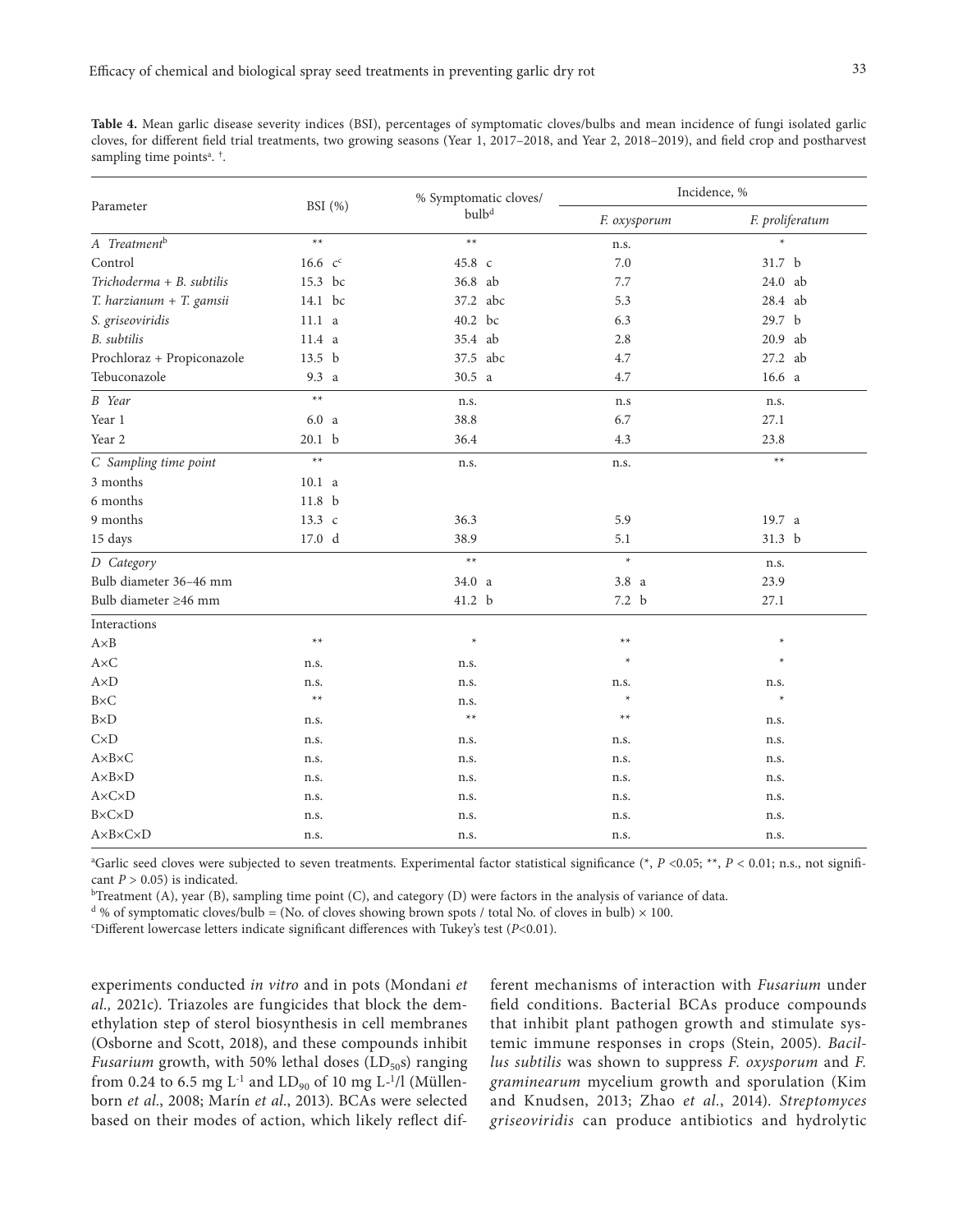**Table 5.** Mean water activity  $(a_w)$  in garlic cloves, for different field trial treatments, two growing seasons (Year 1, 2017–2018, and Year 2, 2018–2019), and field crop and postharvest sampling time point $s^a$ .

| Parameter                  | $a_w$                |  |  |  |
|----------------------------|----------------------|--|--|--|
| A Treatment <sup>b</sup>   | n.s.                 |  |  |  |
| Control                    | 0.939                |  |  |  |
| Trichoderma + B. subtilis  | 0.941                |  |  |  |
| T. harzianum + T. gamsii   | 0.923                |  |  |  |
| S. griseoviridis           | 0.942                |  |  |  |
| <b>B.</b> subtilis         | 0.936                |  |  |  |
| Prochloraz + propiconazole | 0.934                |  |  |  |
| Tebuconazole               | 0.945                |  |  |  |
| <b>B</b> Year              | $**$                 |  |  |  |
| Year 1                     | 0.927 a <sup>c</sup> |  |  |  |
| Year 2                     | 0.947 b              |  |  |  |
| C Sampling time            | $**$                 |  |  |  |
| BBCH49                     | 0.976 d              |  |  |  |
| Natural drying             | 0.874 a              |  |  |  |
| 9 months                   | 0.940 <sub>b</sub>   |  |  |  |
| 15 days                    | $0.959$ c            |  |  |  |
| Interactions               |                      |  |  |  |
| $A \times B$               | n.s.                 |  |  |  |
| $A \times C$               | ∗                    |  |  |  |
| $B\times C$                | $**$                 |  |  |  |
| $A \times B \times C$      | n.s.                 |  |  |  |
|                            |                      |  |  |  |

a Garlic seed cloves were subjected to seven treatments. Experimental factor statistical significance  $(*, P < 0.05; **, P < 0.01; n.s., not$ 

significant  $P > 0.05$ ) is indicated.<br><sup>b</sup>Treatment (A), year (B), and sampling time point (C) were factors in the analysis of variance of data.

c Different lowercase letters indicate significant differences with Tukey's test (P<0.01).

enzymes that affect cell membranes in *F. oxysporum* and *F. proliferatum* isolated from cucurbit plants (Zhao *et al.*, 2013). In contrast, fungus BCAs such as *Trichoderma* spp. compete with pathogenic microbes for space and nutrients (Kubicek *et al.*, 2001; Kavitha and Nelson, 2013). Some *Trichoderma* spp. isolates were reported to rapidly colonize substrates and parasitize *F. oxysporum* mycelia within 48 h after inoculation (Sharma, 2011).

The present study assessed the efficacy of fungicides based on visible symptoms and incidence of *Fusarium* on garlic plant basal plates and bulbs. The effects of seed clove treatments on disease severity in basal bulb plates and plant roots (as measured by BPSI) confirmed previous results from trials conducted with plants grown in pots under conditions (sowing period and environment) comparable to open field cultivation (Mondani *et al.,* 2021c). Tebuconazole was the most effective active ingredient (mean BPSI = 32.1%) and gave similar disease levels as prochloraz + propiconazole (35.0%) and bacterial BCAs (35.4%).

The treatments did not affect incidence of *F. oxysporum* or *F. proliferatum* on bulb basal plates, despite reducing disease severity. Additional analysis is required to determine the sites of *Fusarium* spp. colonization of the cloves, given that *F. proliferatum* has been detected in 25 to 50% of apparently healthy garlic bulbs (Dugan *et al.,* 2019). In preliminary studies in our laboratory, *F. proliferatum* was isolated from garlic cloves, which may explain the low efficacy of the seed clove treatments.

Differences in BPSI were observed between the 2 years of this study, with mean disease severity increasing from 34.5% in year 1 (2017–2018) to 39.6% in year 2 (2018–2019). Weather conditions differed over the 2 years (Mondani, *et al.*, 2021b): more rainfall and lower temperatures were recorded in the spring (mid-April until end of May) of year 2 than in year 1, when bulbs were between BBCH15 and BBCH45 growth stages. In year 1, spring rainfall was 258.3 mm and mean temperature was 14.6°C, while in year 2 spring rainfall was 82.8 mm and mean temperature was 18.7°C). This difference may have increased the impact of *Fusarium* on garlic bulbs in year 2. However, the active ingredient **×** year interaction effect was not significant, so irrespective of disease severity, the seed clove treatment reduced BPSI, but only by 9% to 27% relative to the untreated controls.

Tebuconazole and the BCAs *B. subtilis* and *S. griseoviridis* controlled dry rot in the garlic bulbs. A maximum of one or two cloves per bulb were emptied by the fungus (14% less BSI compared to the controls). After bulb peeling, tebuconazole was confirmed as the most effective active ingredient, with fewer visible symptoms on the cloves (35% lower) relative to the controls. *Bacillus subtilis* as single active ingredient, *Trichoderma + B. subtilis*, and *T. harzianum + T. gamsii,* so as the chemicals prochloraz + propiconazole, were less effective for reducing visible symptoms, although these treatments did not differ significantly from tebuconazole. The treatments had no effects on the incidence of *F. oxysporum* and very limited effects on *F. proliferatum* in cloves, with only tebuconazole (mean BSI = 16.6%) giving a statistically significant reduction in the abundance of these fungi compared to the controls  $(BSI = 31.7\%)$ . Other fungal genera (*Rhizopus*, *Aspergillus*, and *Alternaria*) were isolated sporadically and their occurrence was unaffected by the treatments applied to seed cloves.

The seed clove treatments did not affect water activity  $(a_w)$  in garlic cloves. Values above 0.90 (the threshold for *Fusarium* growth and metabolic activity; Marín *et al.*, 1996) were recorded during cold storage, and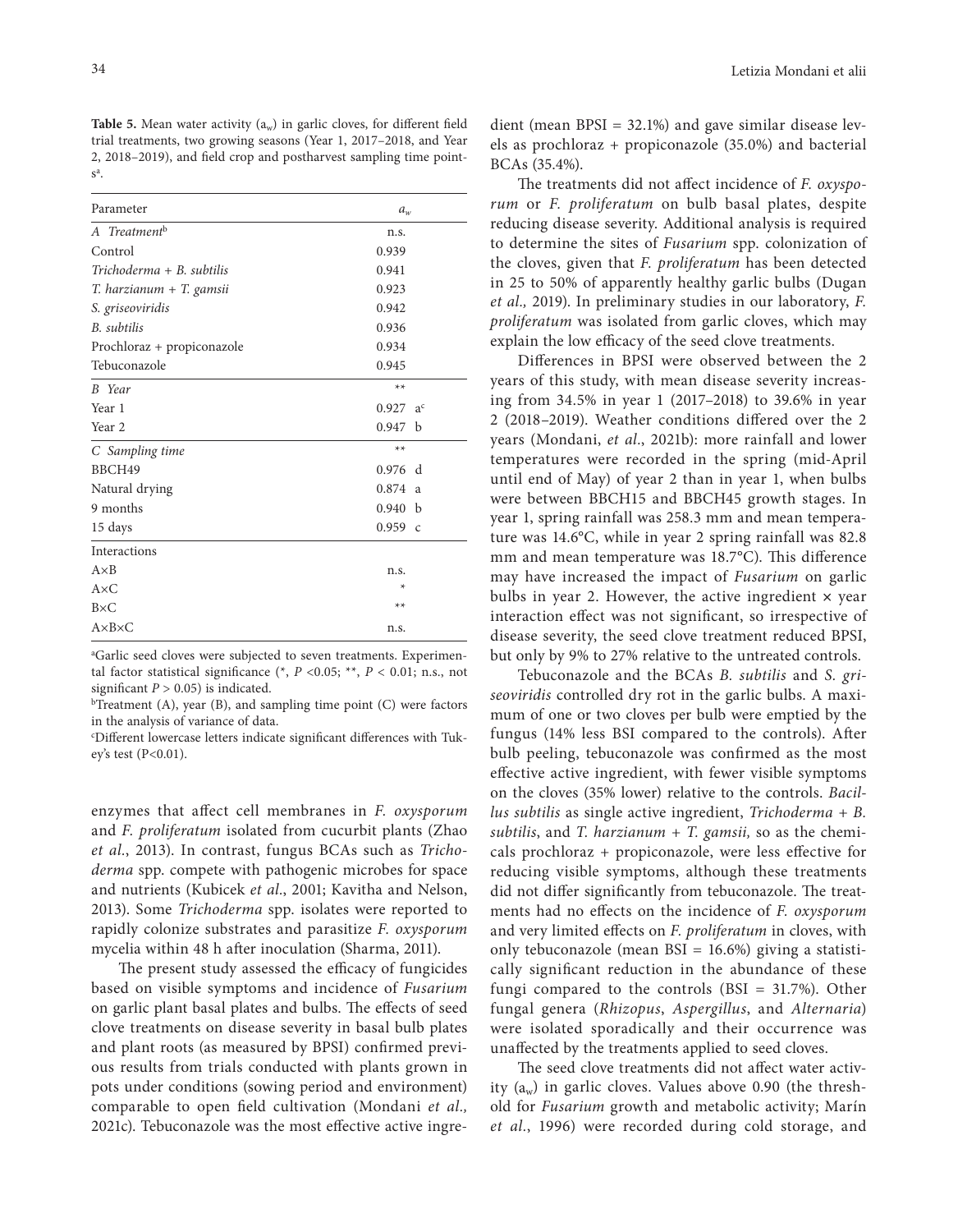these increased after the bulbs were removed from cold chambers (mean  $a_w = 0.959$ ), and were then stored at a temperature (≈25°C) that is favorable for *F. proliferatum* activity, as found in markets or after sale consumer homes. The increase in  $a_w$  is consistent with previous results (Mondani *et al*., 2021a) and was expected because of the high relative humidity  $(\approx 90\%)$  set inside cold chambers to prevent garlic dehydration.

Application of fungicides or BCAs as sprayed seed treatments generally yielded positive results for controlling postharvest rot in garlic bulbs, and reduced visible symptoms, from the field stage through prolonged storage. This is unlike fungicides sprayed on garlic leaves, which was shown to be ineffectual (Gálvez Patón *et al.,* 2017). Tebuconazole was the most effective seed clove treatment, giving a 44% reduction in BSI, 33% reduction in visible rot symptoms, and 48% reduction of incidence of *F. proliferatum*. BCAs, and particularly *B. subtilis*, also performed well, giving 31% reduction of BSI, 23% reduction of visible symptoms, and 34% reduction of incidence of *F. proliferatum*. Therefore, promising BCAs are available for use in organic farming.

The impacts of these treatments on bulb dry rot cannot be considered as satisfactory, because 30-35% of bulbs were symptomatic, with incidence of *F. proliferatum* 16% recorded from the most effective treatment. The treatments had limited impacts on the incidence of both *F. proliferatum* and *F. oxysporum*, especially once the bulbs were transferred to room temperature. The  $a_w$  >0.94 during cold storage, which increased in the last step of the garlic production chain (room temperature storage), probably promoted growth of the pathogenic fungi. One option to enhance garlic clove protection during germination and seedling development is to apply treatments as film coatings instead of sprays (Rocha *et al.*, 2019; Afzal *et al.*, 2020). On the other hand, the isolation of *F. proliferatum* from cloves is a further concern. Future studies should also investigate whether treatment of cloves can minimize the presence of fungi while preserving clove germinability. Persistence of treatments should also be determined, especially in the case of BCAs that can potentially survive cold storage and be reactivated once treated material is moved to room temperature.

This study contributes to the management of garlic dry, rot as it has demonstrated positive effects achieved by seed clove treatments, although they can probably be improved. The study has also identified weak points in the garlic production chain as topics for future research. Further effort is required to provide stakeholders with safe and highly effective solutions for preventing and managing garlic dry rot.

## ACKNOWLEDGEMENTS

Letizia Mondani worked on this project as a PhD student at the Agrisystem Doctoral School. The project was supported by the PSR program 16.1.01 "Gruppi operativi del PEI per la produttività e le sostenibilità dell'agricoltura" Sottomisura 16.1 of Emilia-Romagna region, Focus Area 2A, Project no. 5005108 "Guidelines to reduce *Fusarium* rot in Piacenza White Garlic."

## FUNDING

This research did not receive any specific grants from funding agencies in the public, commercial, or notfor-profit sectors.

## DATA AVAILABILITY STATEMENT

The data that support the findings of this study are available from the corresponding author, upon reasonable request.

#### LITERATURE CITED

- Afzal I.,Talha Javed T., Amirkhani M., Taylor A.G. 2020. Modern seed technology: Seed coating delivery systems for enhancing seed and crop performance. *Agriculture* 10(11): 526. doi: 10.3390/agriculture10110526.
- Clewer A.G., Scarisbrick D.H., 2001. *Practical statistics and Experimental Design for Plant and Crop Science*. Chichester: John Wiley & Sons.
- Dugan F.M., Hellier B.C., Lupien S.L., 2003. First report of *Fusarium proliferatum* causing rot of garlic bulbs in North America. *Plant Pathology* 52(3): 426. doi: 10.1046/j.1365-3059.2003.00852.x.
- Dugan F.M., Hellier B.C., Lupien S.L., 2007. Pathogenic fungi in garlic seed cloves from the United States and China, and efficacy of fungicides against pathogens in garlic germplasm in Washington State. *Journal of Phytopathology* 155: 437–445. doi: 10.1111/j.1439- 0434.2007.01255.x.
- Dugan F.M., Lupien S.L., Hellier B.C., 2019. Infection by *Fusarium proliferatum* in aerial garlic bulbils is strongly reduced compared to rates in seed cloves when both originate from infected bulbs. *Crop Protection* 116: 43–48. doi: 10.1016/j.cropro.2018.10.006.
- Evangelista-Martínez Z., 2014. Isolation and characterization of soil *Streptomyces* species as potential biological control agents against fungal plant pathogens.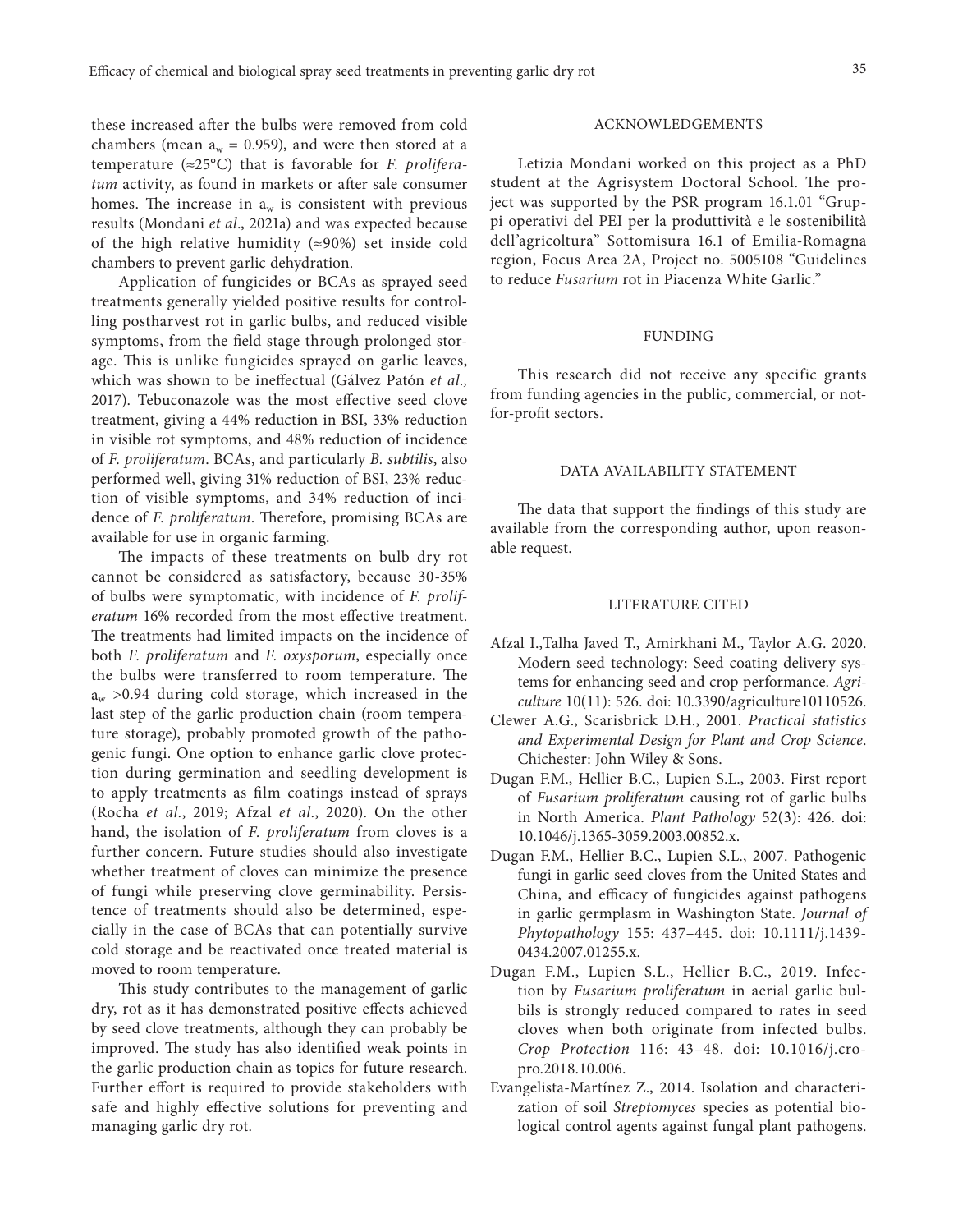*World Journal of Microbiology and Technology* (30): 1639–1647. doi: 10.1007/s11274-013-1568-x.

- FAO-STAT, 2018. *FAO-STAT*. Available at: http://www. fao.org/faostat/en/#home.
- Gálvez Patón L., Redondas Marrero M.D., Palmero Llamas D., 2017. *In vitro* and field efficacy of three fungicides against *Fusarium* bulb rot of garlic. *European Journal of Plant Pathology* 148(2): 321. doi: 10.1007/ s10658-016-1091-7.
- Ghanbarzadeh B., Safaie N., Goltapeh E.M., 2014. Antagonistic activity and hyphal interactions of *Trichoderma* spp. against *Fusarium proliferatum* and *F. oxysporum in vitro*. *Archives of Phytopathology and Plant Protection* 47(16):1979–1987. doi: 10.1080/03235408.2013.864506.
- Hitaj C., Smith D., Code A., Wechsler S., Esker P., Douglas M., 2020. Sowing Uncertainty: What We Do and Don't Know about the Planting of Pesticide-Treated Seed. *BioScience* 70. doi: 10.1093/biosci/biaa019.
- Ju R., Zhao Y., Li J., Jiang H., Liu P., ... Liu X., 2013. Identification and evaluation of a potential biocontrol agent, *Bacillus subtilis*, against *Fusarium* spp. in apple seedlings. *Annals of Microbiology* 64(1): 377–383. doi: 10.1007/s13213-013-0672-3.
- Kavitha T. Nelson, R., 2013. Exploiting the biocontrol activity of *Trichoderma* spp against root rot causing phytopathogens. *ARPN Journal of Agricultural and Biological Science* 8(7):571–574.
- Kim T.G., Knudsen G.R., 2013. Relationship between the biocontrol fungus *Trichoderma harzianum* and the phytopathogenic fungus *Fusarium solani* f.sp. *pisi*. *Applied Soil Ecology* 68: 57–60. doi: 10.1016/j. apsoil.2013.03.009.
- Kubicek C.P., Mach R.L., Peterbauer C.K., Lorito M., 2001. *Trichoderma*: from genes to biocontrol. *Journal of Plant Pathology* 83:11–23. Available at: http://www. jstor.org/stable/41998018.
- Lamichhane J.R., Dachbrodt-Saaydeh S., Kudsk P., Messéan A., 2016. Toward a reduced reliance on conventional pesticides in european agriculture. *Plant Disease* 100(1):10–24. doi: 10.1094/PDIS-05-15- 0574-FE.
- Lamichhane J.R., You M.P., Laudinot V., Barbetti M.J., Aubertot J.N., 2020. Revisiting sustainability of fungicide seed treatments for field crops. *Plant Disease* 104(3):610–623. doi: 10.1094/PDIS-06-19-1157-FE.
- Leslie J.F., Summerell B.A., 2006. *The Fusarium Laboratory Manual*. Blackwell Publishing. doi: 10.1002/9780470278376.
- Leyronas C., Chrétien P.L., Troulet C., Duffaud M., Villeneuve F., … Hunyadi H., 2018. First report of *Fusarium proliferatum* causing garlic clove rot in France.

*Plant Disease* 102(12): 2658. doi: 10.1094/PDIS-06-18- 0962-PDN.

- Lopez‐Bellido F.J., Lopez‐Bellido R.J., Muñoz‐Romero V., Fernandez‐Garcia P., Lopez‐Bellido L., 2016. New phenological growth stages of garlic (*Allium sativum*). *Annals of Applied Biology* 169(3): 423–439. doi: 10.1111/aab.12312.
- Marín S., Sanchis V., Teixido A., Saenz R., Ramos A.J., … Magan N., 1996. Water and temperature relations and microconidial germination of *Fusarium moniliforme* and *Fusarium proliferatum* from maize. *Canadian Journal of Microbiology* 42(10): 1045–1050. doi: 10.1139/m96-134.
- Marín P., de Ory A., Cruz A., Magan N., González-Jaén M.T., 2013. Potential effects of environmental conditions on the efficiency of the antifungal tebuconazole controlling *Fusarium verticillioides* and *Fusarium proliferatum* growth rate and fumonisin biosynthesis. *International Journal of Food Microbiology* 165(3): 251–258. doi: 10.1016/j.ijfoodmicro.2013.05.022.
- Mbofung G.C.Y., Pryor B.M., 2010. A PCR-based assay for detection of *Fusarium oxysporum f. sp. lactucae* in lettuce seed'. *Plant Disease* 94(7): 860–866. doi: 10.1094/PDIS-94-7-0860.
- Mondani L., Chiusa G., Pietri A., Battilani P., 2021a. Monitoring the incidence of dry rot caused by *Fusarium proliferatum* in garlic at harvest and during storage. *Postharvest Biology and Technology* 173: 111407. doi: 10.1016/j.postharvbio.2020.111407.
- Mondani L., Chiusa G., Battilani P., 2021b. Fungi associated with garlic during the cropping season, with focus on *Fusarium proliferatum* and *F. oxysporum*. *Plant Health Progress* 22: 37-46. doi: 10.1094/PHP-06-20-0054-RS.
- Mondani L., Chiusa G., Battilani P., 2021c. Promising results in the chemical and biological control of *Fusarium* spp. involved in garlic dry rot. *European Journal of Plant Pathology* 160: 575-587. doi: 10.1007/ s10658-021-02265-0
- Müllenborn C., Steiner U., Ludwig M., Oerke E.C., 2008. Effect of fungicides on the complex of Fusarium species and saprophytic fungi colonizing wheat kernels. *European Journal of Plant Pathology* 120: 157–166. doi: 10.1007/s10658-007-9204-y.
- Nicolaisen M., Suproniene S., Nielsen L.K., Lazzaro I., Spliid N.H., … Justesen, A.F., 2009. Real-time PCR for quantification of eleven individual *Fusarium* species in cereals. *Journal of Microbiological Methods* 76(3): 234–240. doi: 10.1016/j.mimet.2008.10.016.
- Osborne R., Scott M., 2018. *Frac Code List 2018*.
- Palmero D., De Cara M., Iglesias C., Moreno M.M., González N., Tello J. C., 2010. First report of *Fusar-*